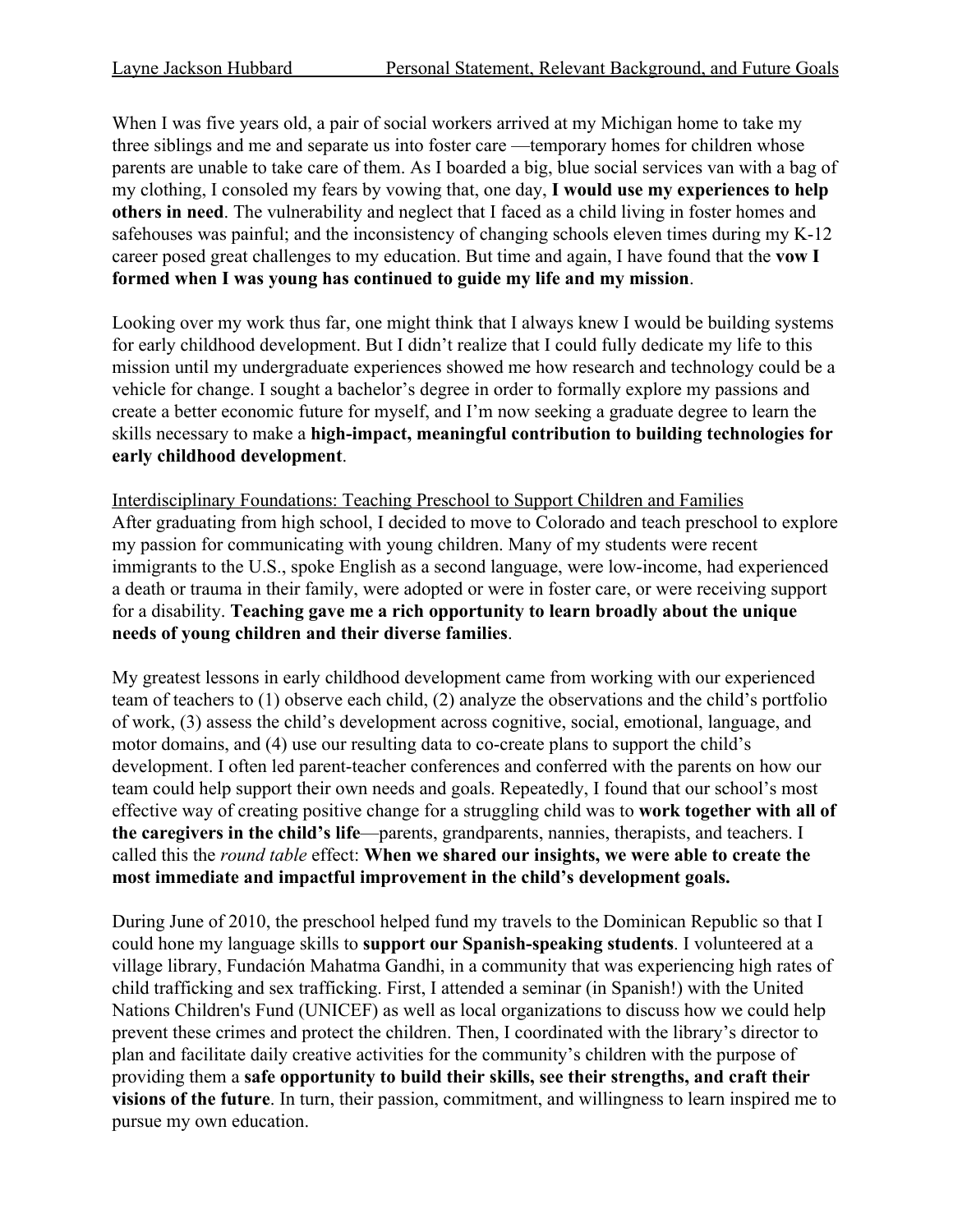Intellectual Merit: Facing New Challenges with Technologies and the Mind After four years of teaching preschool while attending community college and earning my certificate in Early Childhood Education, I was hungry to learn more about **creating innovations to support the developing mind**. I was attracted to the University of Colorado Boulder's reputation as a strong research institution and its vast opportunities for undergraduate research; I enrolled in the neuroscience track and soon joined the computer science program.

My first semester, I began working as a research assistant in the Cognitive Development Center. There, we studied the development of young children to understand "**how the brain secretes the mind**." I worked under the guidance of a Ph.D. student to research how children's sense of trust may influence their cognition, and we specifically sought to determine if trust might affect the executive functioning skill of delaying gratification. We hypothesized that untrustworthy situations would yield smaller durations of delay. I helped design and conduct experiments, control confounds, code data, and analyze results. Later results<sup>1</sup> confirmed our hypothesis, and I saw how **the design of children's environments can influence their expression of skills**.

To dive more deeply into brain science, I also began working with the Center for Health and Addiction: Neuroscience, Genes, and the Environment. I was awarded an Undergraduate Research Opportunities Program grant to fund my assistantship, and I worked with a team of three Ph.D. students and two undergraduate students to study how aerobic exercise might help mitigate the effects of alcohol abuse in the brain. I guided participants through fitness testing to determine their aerobic range, reviewed fMRI scans of their brain activity, and coded their resulting study data using the Statistical Analysis Software Package. Our results<sup>2</sup> found that aerobic exercise moderated the effect of heavy alcohol consumption on brain damage, and this **further fueled my mission to promote health and wellness through cultural supports**.

Meanwhile, as I was taking courses in computer science, I quickly saw how **computing technology could be a vehicle for translating research into practice**. In the final project for my Data Structures & Algorithms course, I decided to program an object-oriented game in C++ to train people how to safely respond in the event of an emergency. One of our campus departments had recently been threatened with violence, and I wanted to ensure that people knew how to safely respond to a crisis. I took an online course from the Department of Homeland Security and became certified in Active Shooter Preparedness; I then interviewed a commander from our campus police department who shared his expertise in safety protocol. I worked with three other classmates to **integrate these insights into an experiential learning game** that trained participants in responding effectively to an escalating active shooter situation. This experience showed me that I had both the vision and the emerging skills to create change.

Next, in my User Centered Design course, **I created and led a project called** *TakeBack* **with four other computer science students to help people repair and reinvent their community spaces through crowdsourcing and collaboration**. Having grown up in metropolitan Detroit, I was keenly aware of how the quality of an environment can affect the well-being of a population, and I had also seen how well-being can increase when people are actively engaged in improving the livability of their shared spaces. For this project, I conducted user interviews with people (ages 20-70) from five different countries, analyzed and synthesized user data, created prototypes for a mobile application, and executed user testing. Inspired by the impact, I continued working